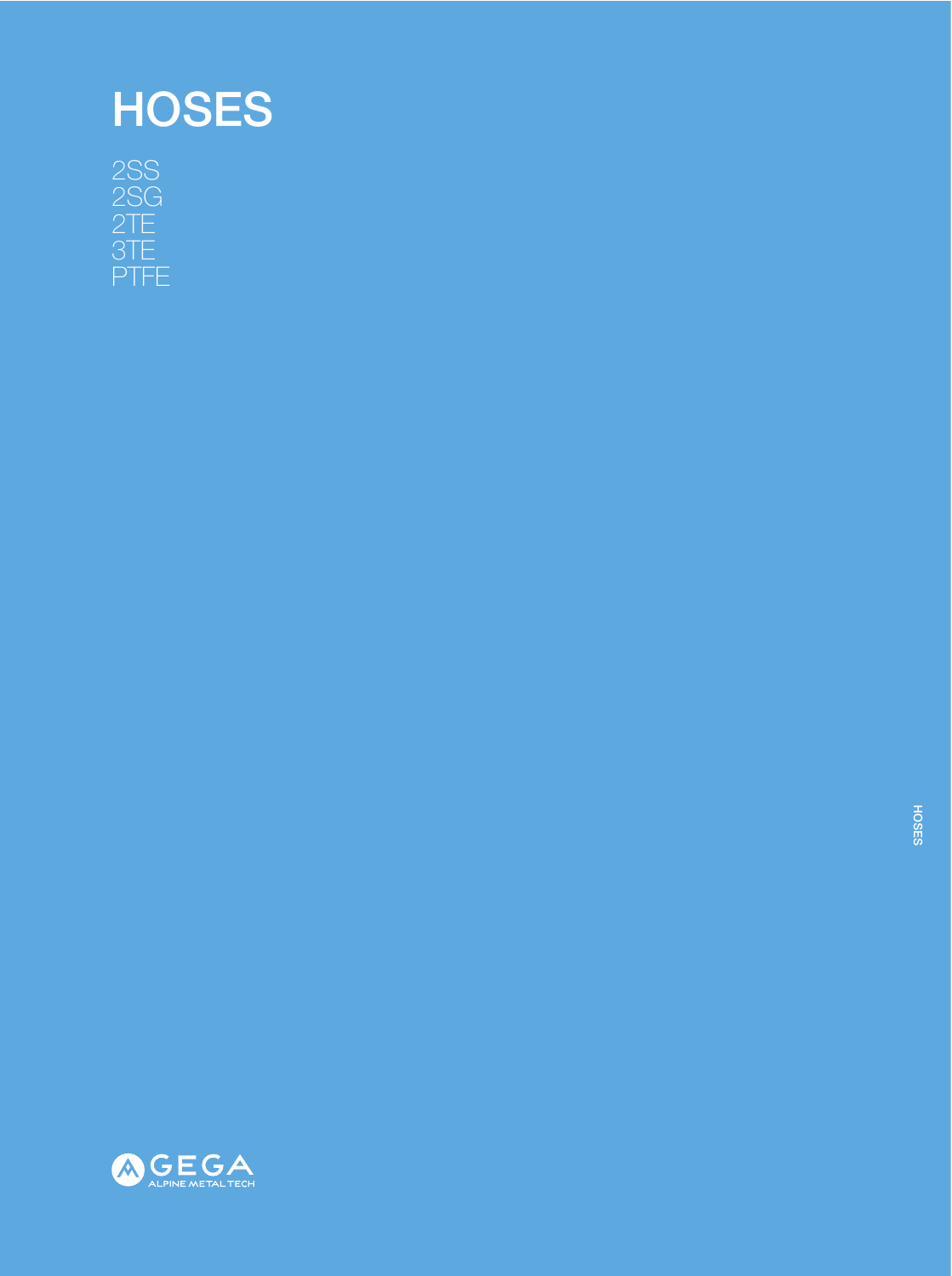## **HOSES**

Due to the special requirements in the smelting works process, all installed components must pass high requirements. This also applies to hose connections. Apart from high temperature resistance of the materials used, the hoses are also subject to a BAM test. Various coating materials adjust the hose connection to the relevant temperature interval.

After press fitting the connections used in AMT Gega machines, they are vigorously tested for tightness and pressure resistance in an individual cycle. If required, AMT Gega will certify these test cycles.

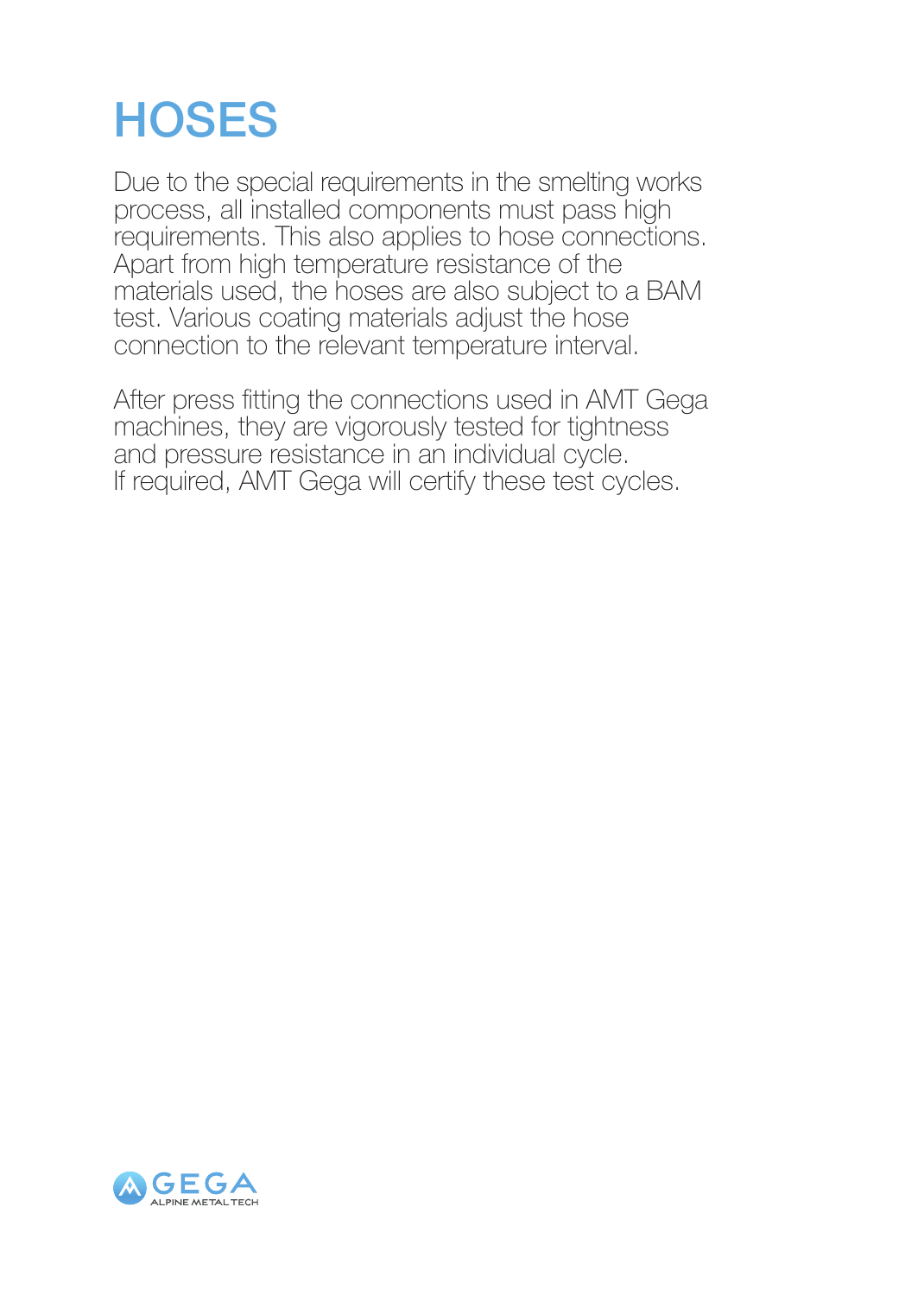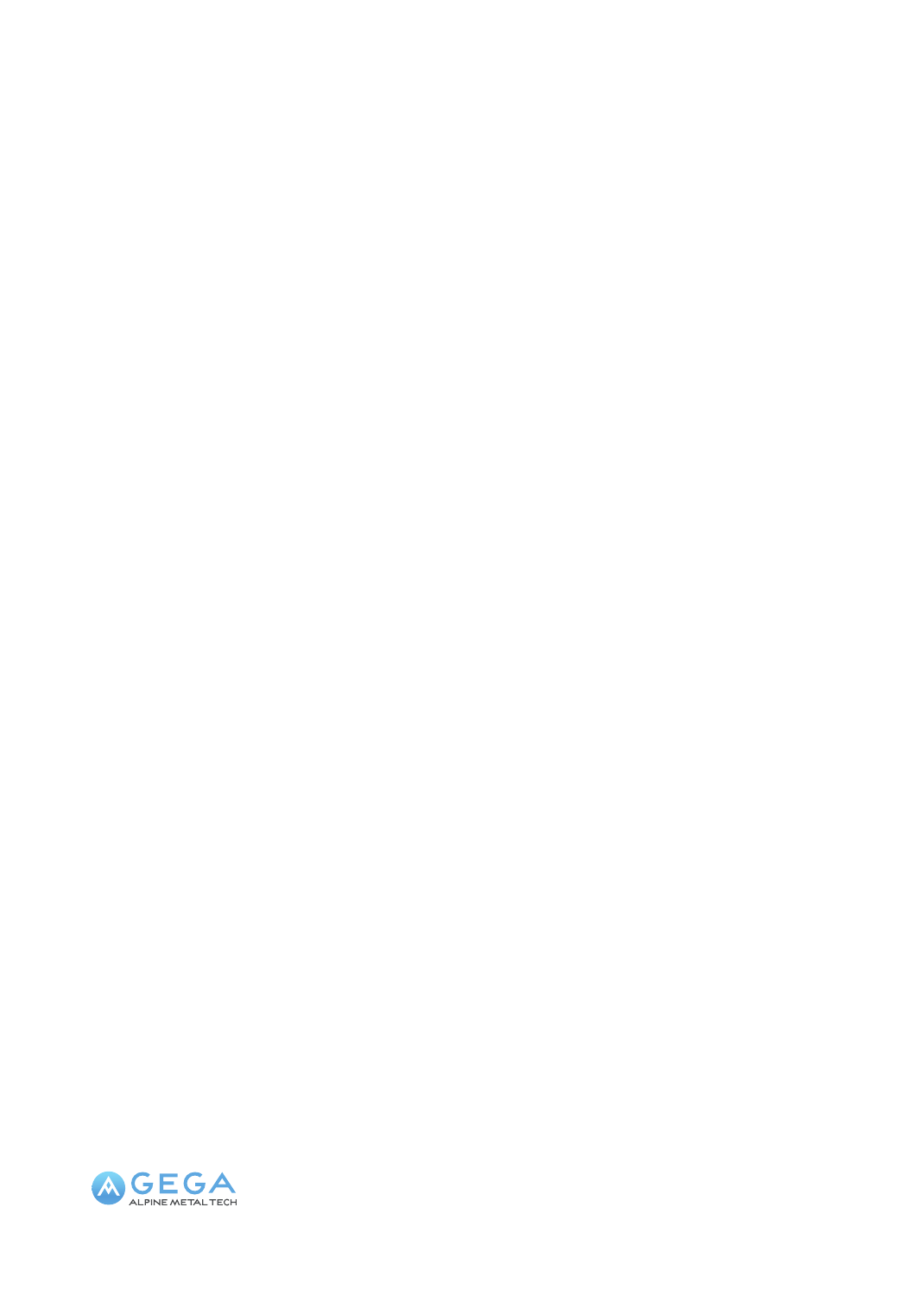



## DIMENSIONS

| Nominal size                  | <b>DN 12</b> | <b>DN 16</b> | <b>DN 25</b> | <b>DN 31</b> | <b>DN 38</b> |
|-------------------------------|--------------|--------------|--------------|--------------|--------------|
| Inside (mm)                   | 12.7         | 15.9         | 25,4         | 31,8         | 38,1         |
| Outside (mm)                  | 19.7         | 23.9         | 34,4         | 42,3         | 49,6         |
|                               |              |              |              |              |              |
| <b>MEDIUM</b>                 | Oxygen       | Oxygen       | Oxygen       | Oxygen       | Oxygen       |
|                               |              |              |              |              |              |
| <b>COLOR CODING</b>           | <b>Blue</b>  | Blue         | Blue         | Blue         | Blue         |
|                               |              |              |              |              |              |
| <b>WORKING PRESSURE (bar)</b> | 25           | 25           | 25           | 25           | 25           |
|                               |              |              |              |              |              |
| <b>TEST PRESSURE (bar)</b>    | 50           | 50           | 50           | 50           | 50           |
|                               |              |              |              |              |              |
| MEDIUM TEMP. (°C)             | $-30 - 60$   | $-30 - 60$   | $-30 - 60$   | $-30 - 60$   | $-30 - 60$   |
|                               |              |              |              |              |              |
| <b>WORKING TEMP. (°C)</b>     | $-40 - 100$  | $-40 - 100$  | $-40 - 100$  | $-40 - 100$  | $-40 - 100$  |
|                               |              |              |              |              |              |
| <b>BEND RADIUS (mm)</b>       | 70           | 90           | 150          | 190          | 240          |

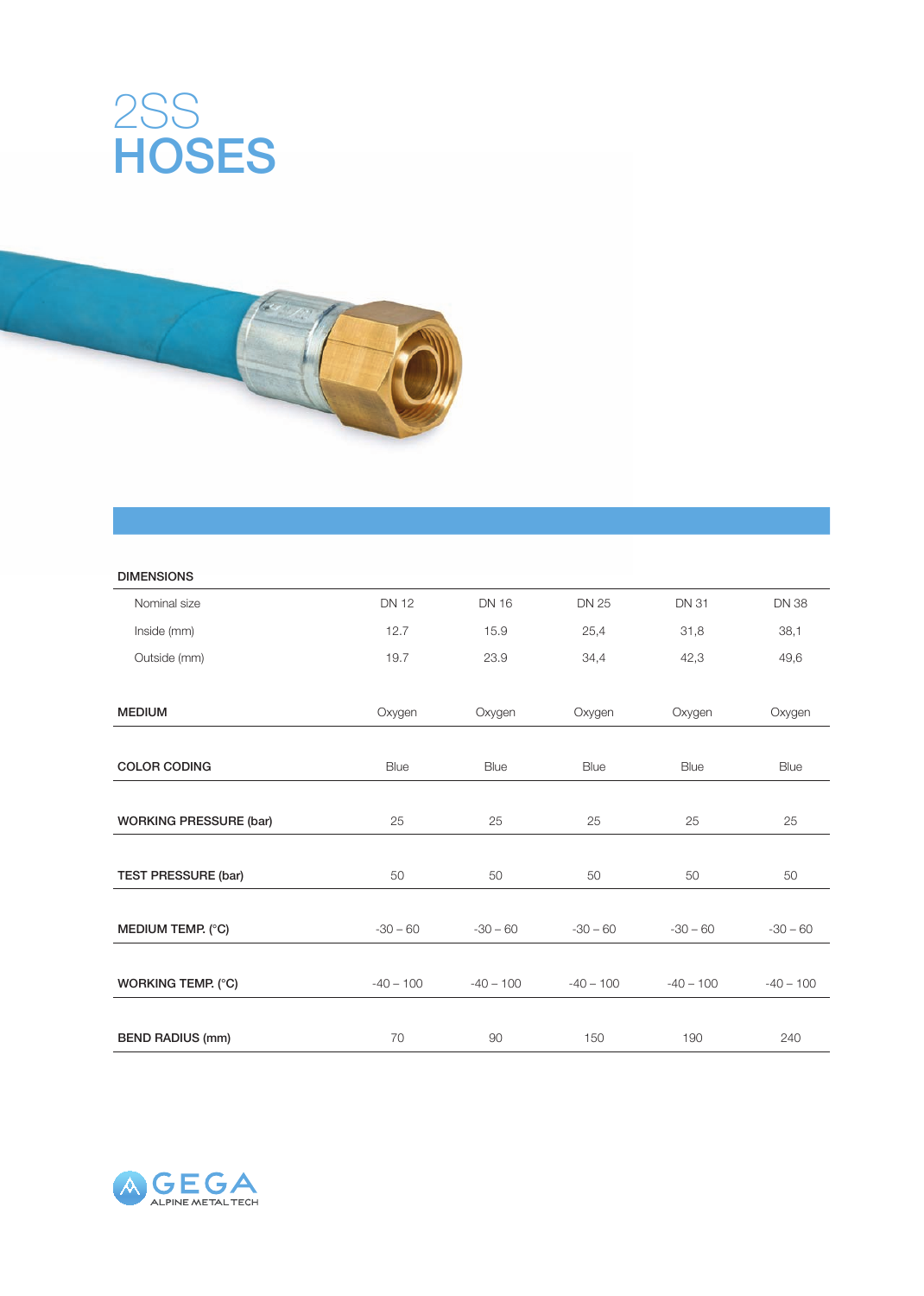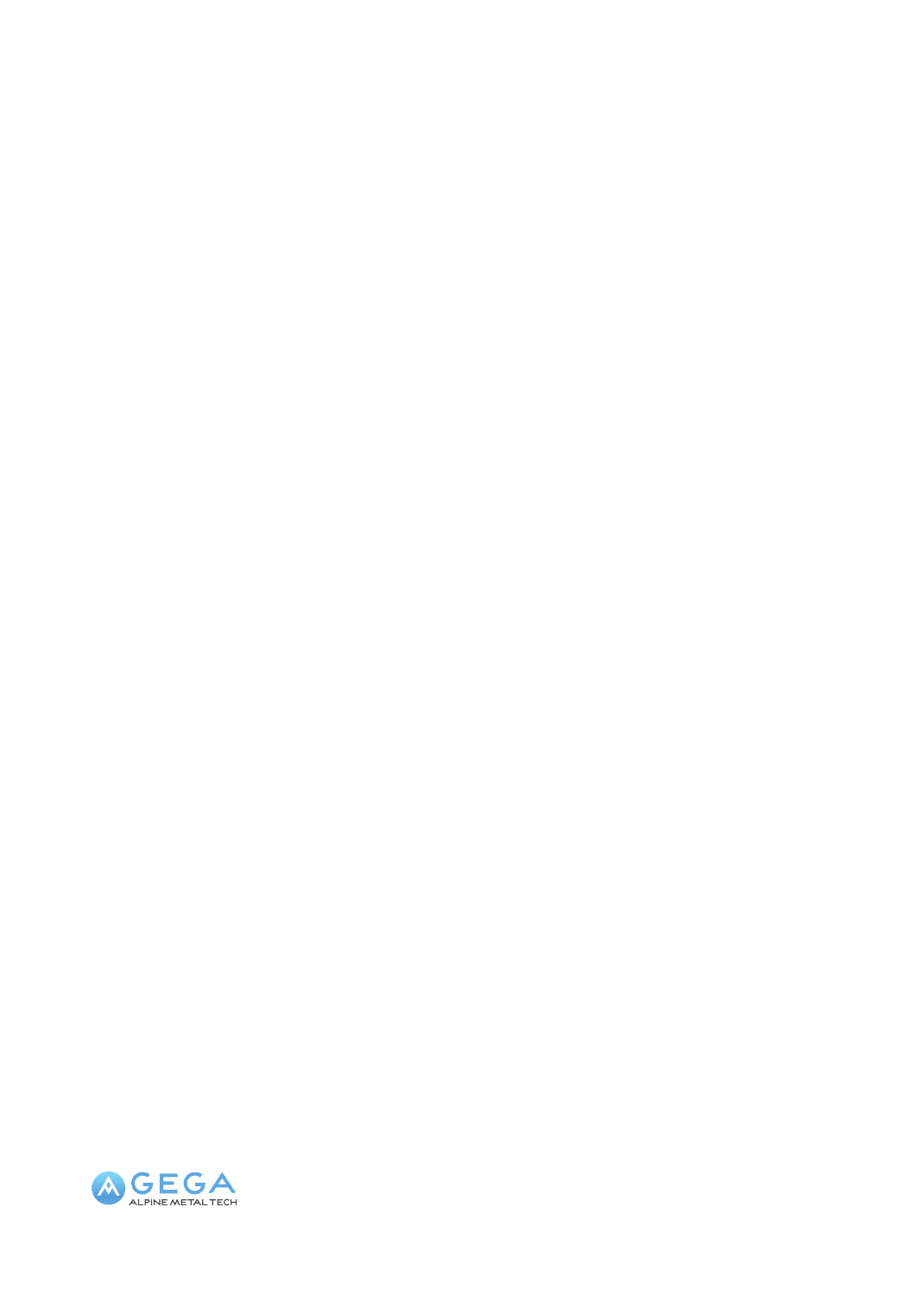



| <b>ITEM NO.</b>               | 108353      | 108354      | 108355      | 108357      |
|-------------------------------|-------------|-------------|-------------|-------------|
|                               |             |             |             |             |
| <b>DIMENSIONS</b>             |             |             |             |             |
| Nominal size                  | <b>DN10</b> | <b>DN12</b> | <b>DN16</b> | <b>DN25</b> |
| Inside (mm)                   | 9.5         | 12.7        | 15.9        | 25.4        |
| Outside (mm)                  | 16.5        | 19.7        | 23.9        | 34.4        |
|                               |             |             |             |             |
| <b>MEDIUM</b>                 | <b>CPM</b>  | <b>CPM</b>  | <b>CPM</b>  | <b>CPM</b>  |
|                               |             |             |             |             |
| <b>COLOR CODING</b>           | Red         | Red         | Red         | Red         |
|                               |             |             |             |             |
| <b>WORKING PRESSURE (bar)</b> | 25          | 25          | 25          | 25          |
|                               |             |             |             |             |
| <b>TEST PRESSURE (bar)</b>    | 50          | 50          | 50          | 50          |
|                               |             |             |             |             |
| MEDIUM TEMP. (°C)             | $-30 - 60$  | $-30 - 60$  | $-30 - 60$  | $-30 - 60$  |
|                               |             |             |             |             |
| <b>WORKING TEMP. (°C)</b>     | $-40 - 100$ | $-40 - 100$ | $-40 - 100$ | $-40 - 100$ |
|                               |             |             |             |             |
| <b>BEND RADIUS (mm)</b>       | 60          | 70          | 90          | 150         |
|                               |             |             |             |             |

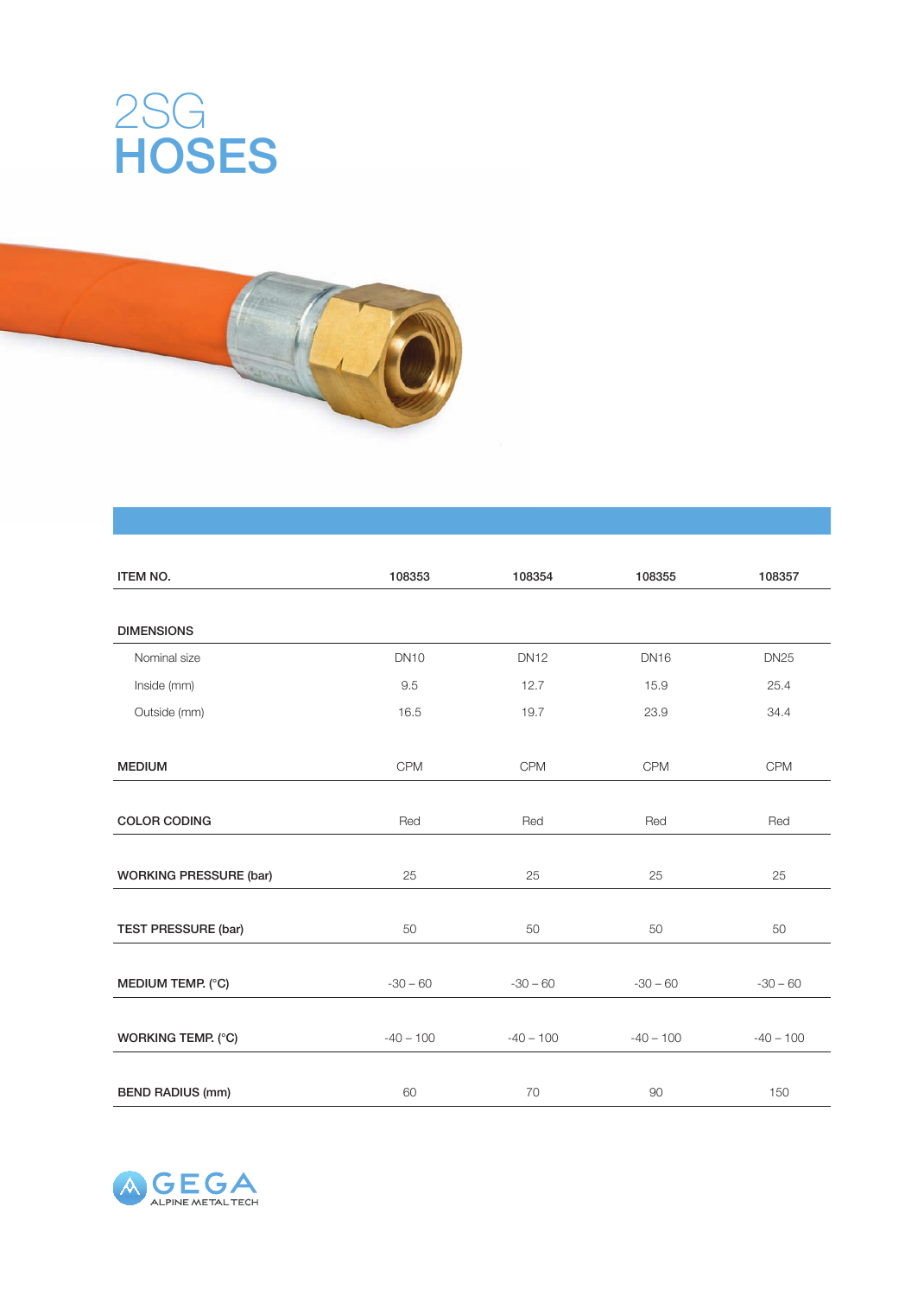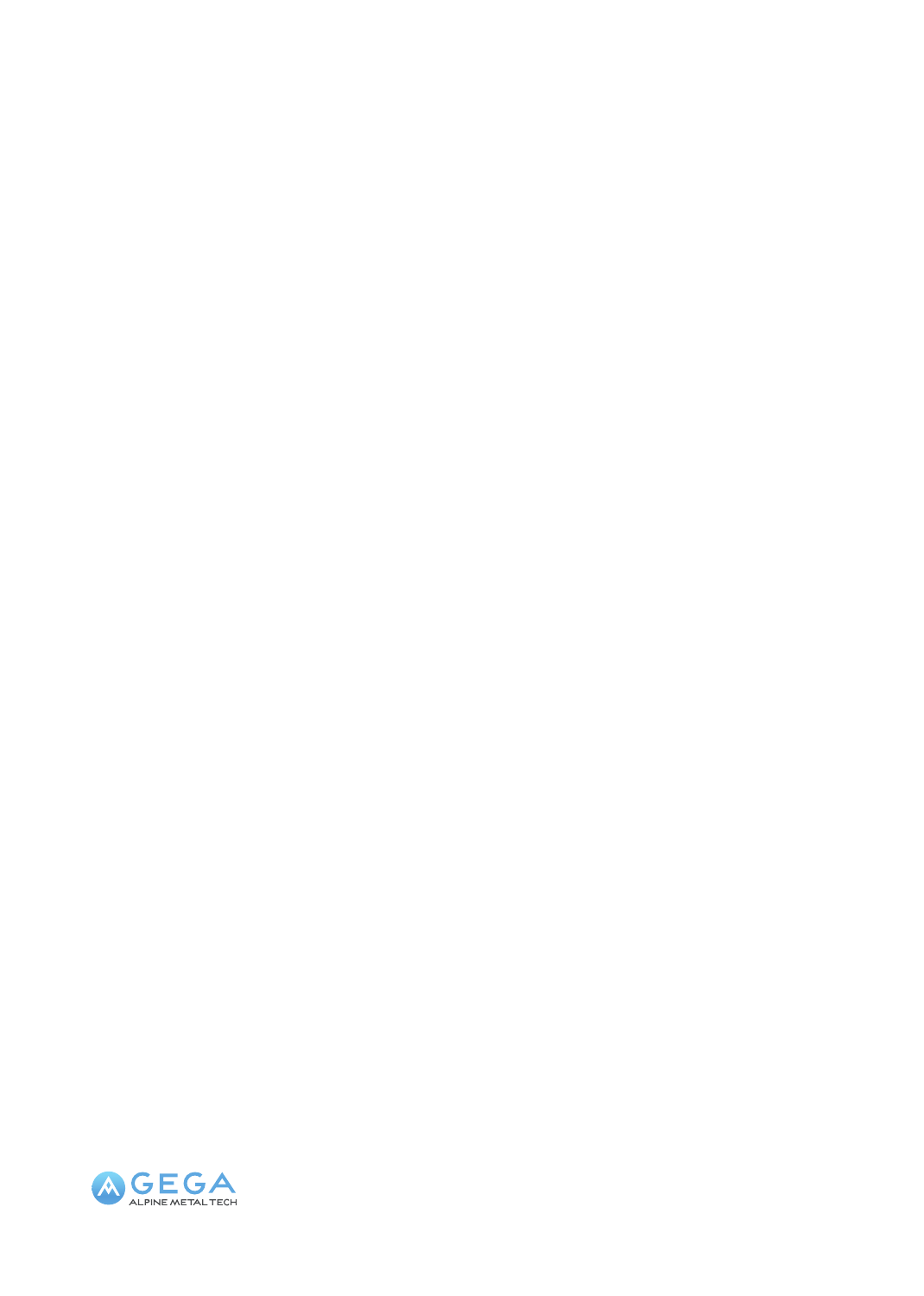

29/97



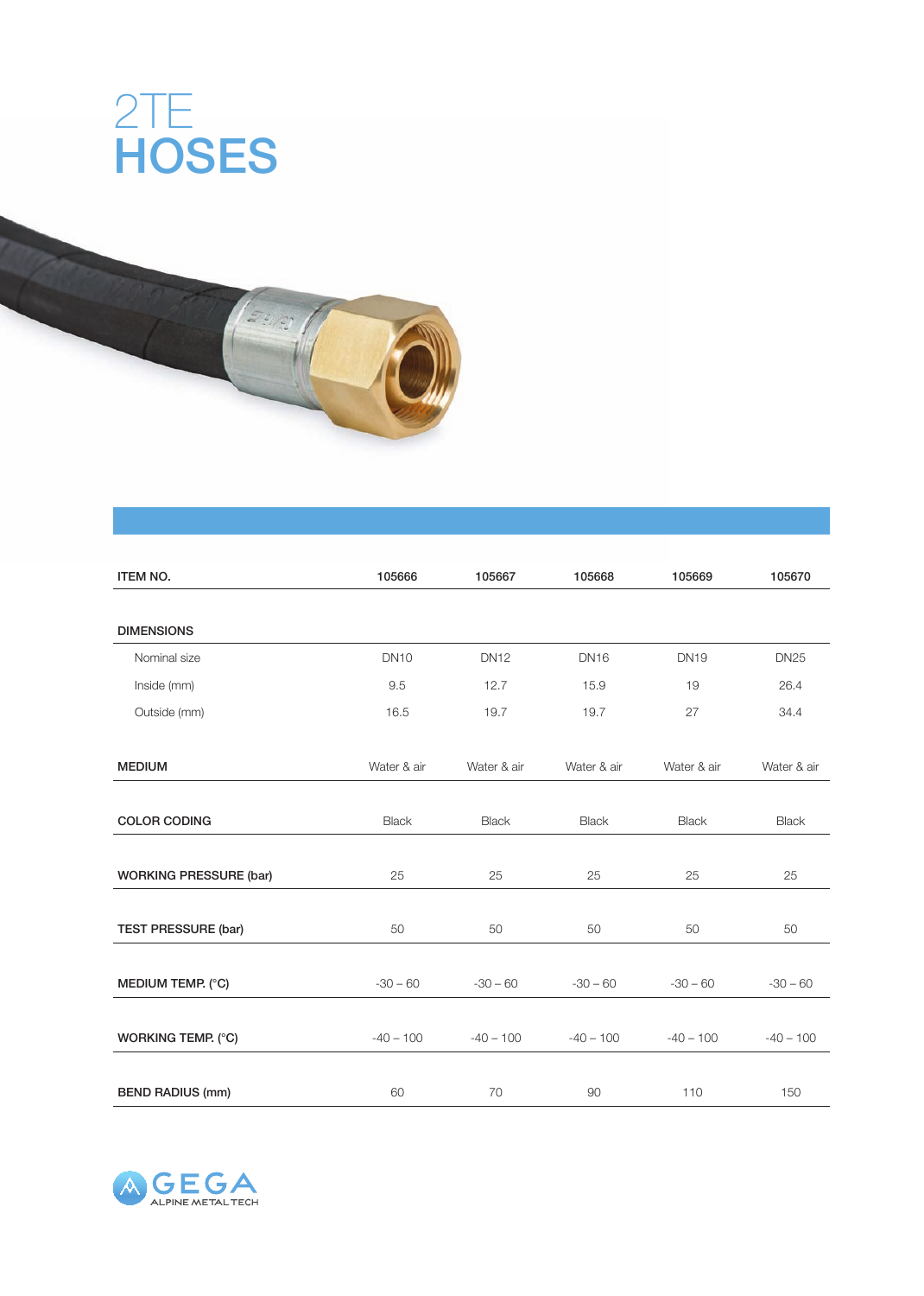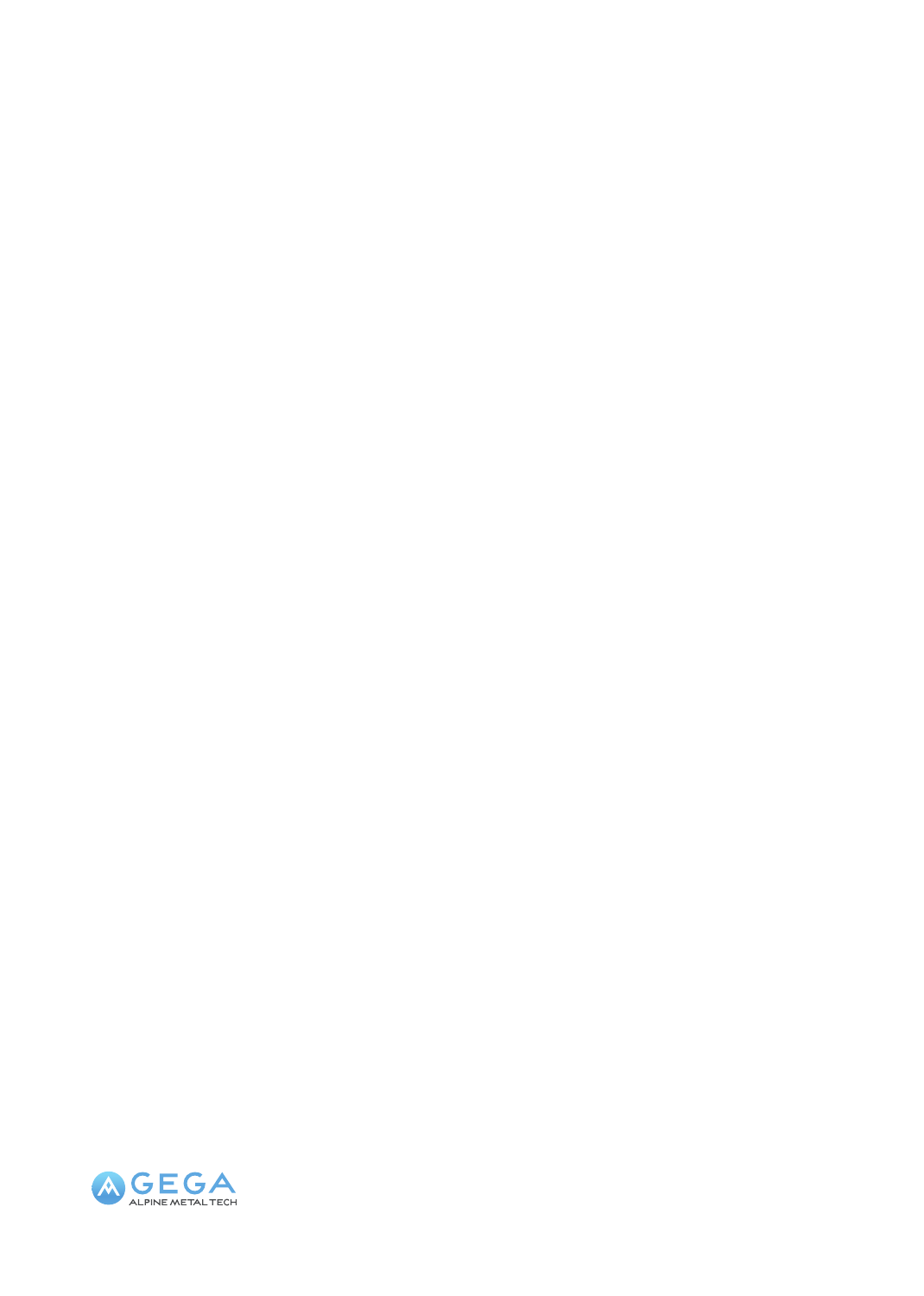



| <b>ITEM NO.</b>               | 105671       | 105672       |
|-------------------------------|--------------|--------------|
|                               |              |              |
|                               |              |              |
| <b>DIMENSIONS</b>             |              |              |
| Nominal size                  | DN31         | <b>DN38</b>  |
| Inside (mm)                   | 31.8         | 38.1         |
| Outside (mm)                  | 52.3         | 49.6         |
|                               |              |              |
| <b>MEDIUM</b>                 | Water & air  | Water & air  |
|                               |              |              |
| <b>COLOR CODING</b>           | <b>Black</b> | <b>Black</b> |
|                               |              |              |
| <b>WORKING PRESSURE (bar)</b> | 45           | 40           |
|                               |              |              |
| <b>TEST PRESSURE (bar)</b>    | 90           | 80           |
|                               |              |              |
| MEDIUM TEMP. (°C)             | $-30 - 60$   | $-30 - 60$   |
|                               |              |              |
| <b>WORKING TEMP. (°C)</b>     | $-40 - 100$  | $-40 - 100$  |
|                               |              |              |
| <b>BEND RADIUS (mm)</b>       | 190          | 240          |
|                               |              |              |

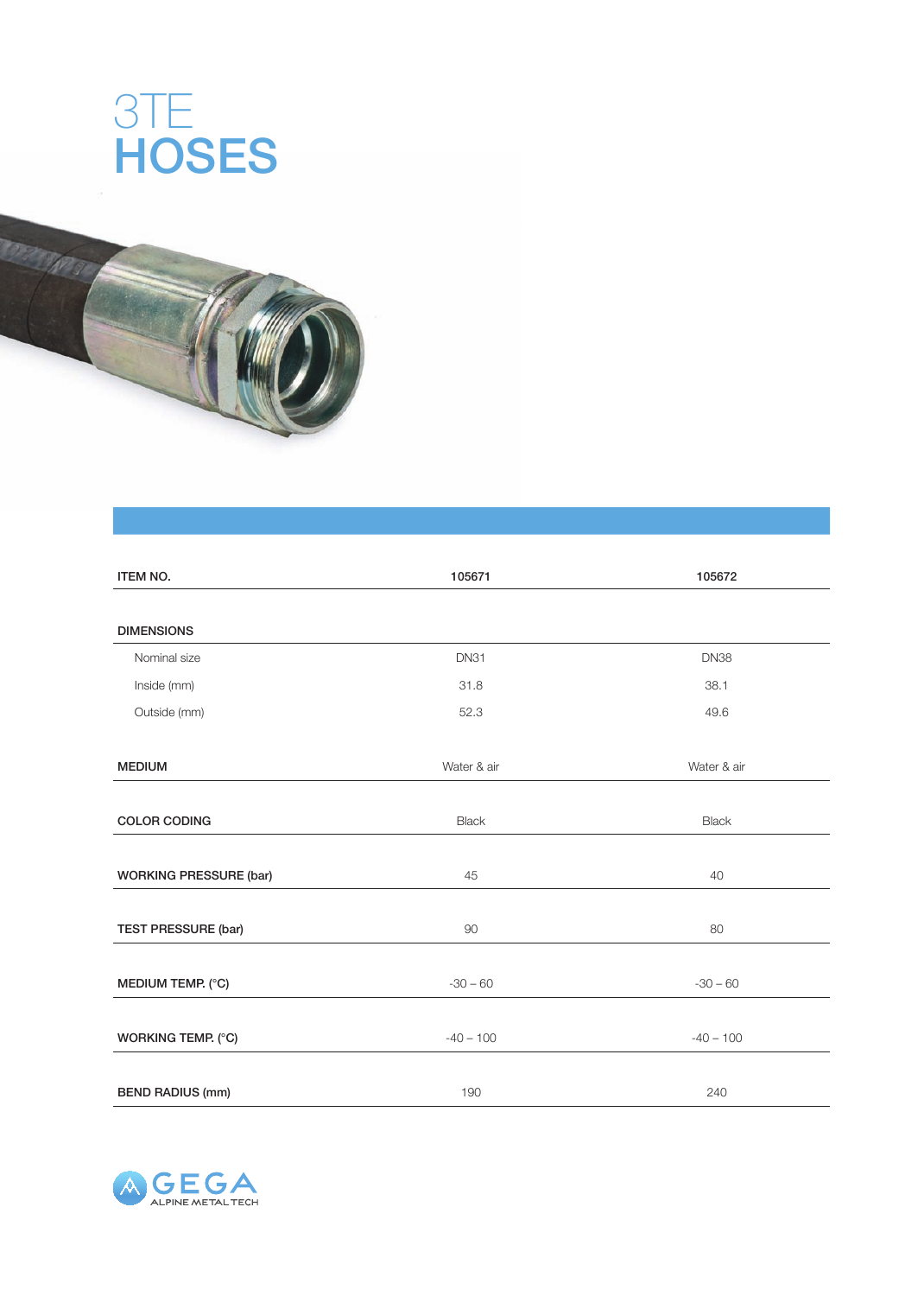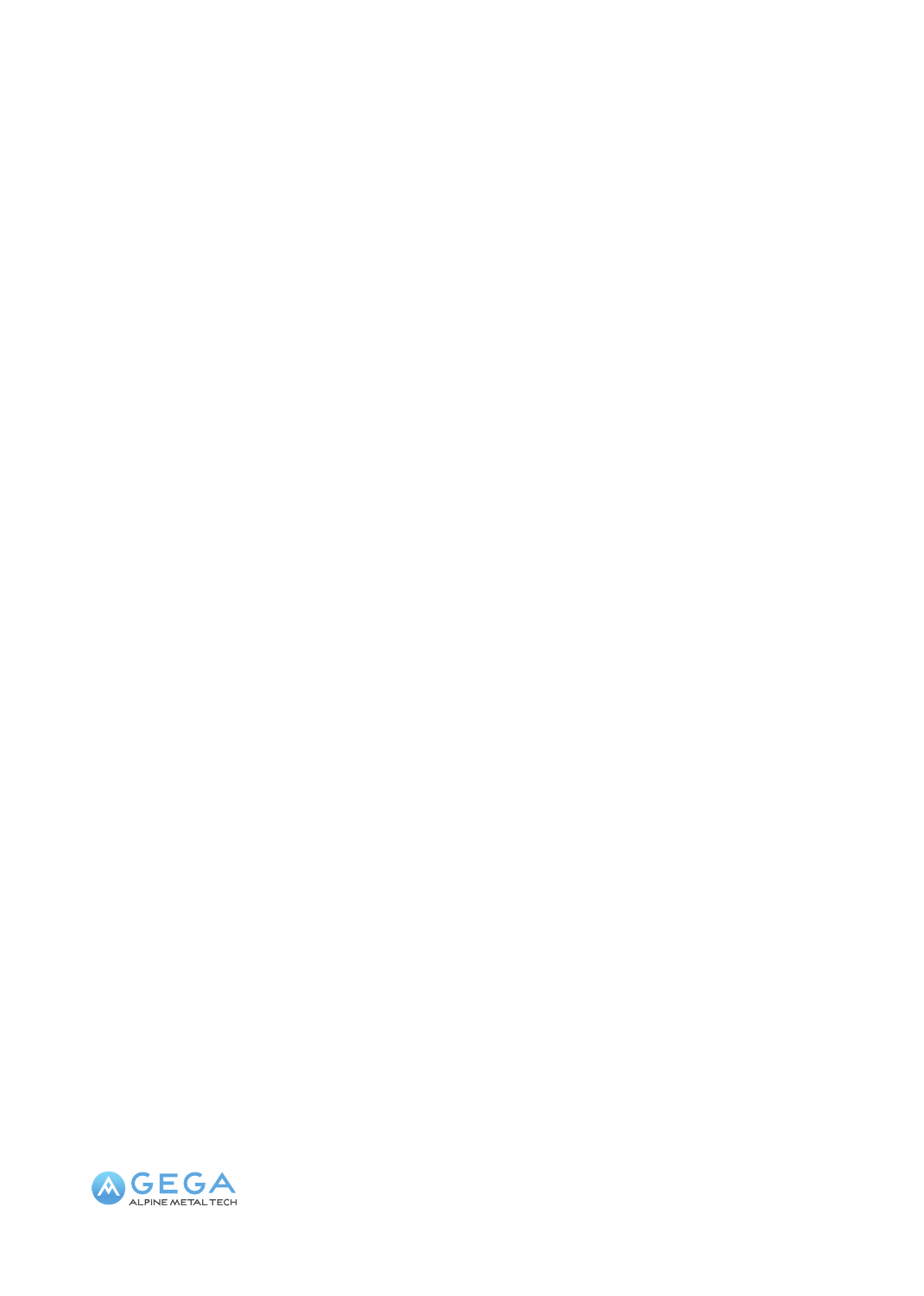

| <b>ITEM NO.</b>               | 105675           | 105676           | 105677           | 105678           | 105679           | 105680           |
|-------------------------------|------------------|------------------|------------------|------------------|------------------|------------------|
|                               |                  |                  |                  |                  |                  |                  |
|                               |                  |                  |                  |                  |                  |                  |
| <b>DIMENSIONS</b>             |                  |                  |                  |                  |                  |                  |
| Nominal size                  | DN <sub>6</sub>  | <b>DN10</b>      | <b>DN12</b>      | <b>DN16</b>      | <b>DN19</b>      | <b>DN25</b>      |
| Inside (mm)                   | $4.8 - 5.4$      | $9.9 - 10.6$     | $13 - 13.4$      | $16.1 - 17.1$    | $19.3 - 20.3$    | $25.6 - 26.6$    |
| Outside (mm)                  | $10 - 10.5$      | $14.1 - 14.7$    | $17.2 - 18.1$    | $20 - 20.9$      | $24.5 - 25.5$    | $30.1 - 30.8$    |
|                               |                  |                  |                  |                  |                  |                  |
| <b>MEDIUM</b>                 | All              | All              | All              | All              | All              | All              |
|                               |                  |                  |                  |                  |                  |                  |
| <b>COLOR CODING</b>           | <b>Stainless</b> | <b>Stainless</b> | <b>Stainless</b> | <b>Stainless</b> | <b>Stainless</b> | <b>Stainless</b> |
|                               | steel            | steel            | steel            | steel            | steel            | steel            |
|                               |                  |                  |                  |                  |                  |                  |
| <b>WORKING PRESSURE (bar)</b> | 224              | 183              | 189              | 114              | 103              | 80               |
|                               |                  |                  |                  |                  |                  |                  |
| <b>TEST PRESSURE (bar)</b>    | 793              | 552              | 566              | 345              | 310              | 241              |
|                               |                  |                  |                  |                  |                  |                  |
|                               | $-70 - 260$      | $-70 - 260$      | $-70 - 260$      | $-70 - 260$      | $-70 - 260$      | $-70 - 260$      |
| <b>WORKING TEMP. (°C)</b>     |                  |                  |                  |                  |                  |                  |
|                               |                  |                  |                  |                  |                  |                  |
| <b>BEND RADIUS (mm)</b>       | 85               | 135              | 165              | 195              | 225              | 305              |